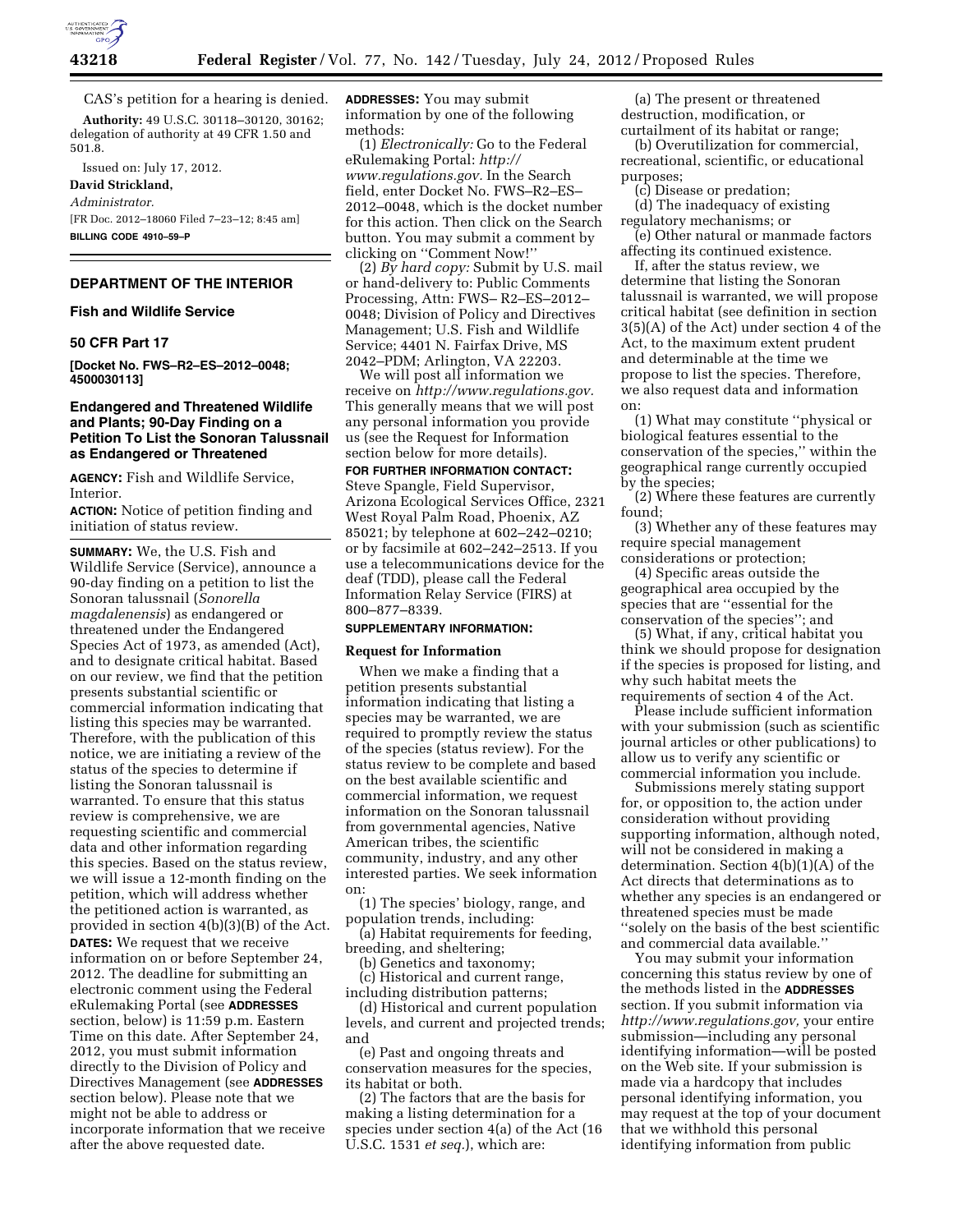review. However, we cannot guarantee that we will be able to do so. We will post all hardcopy submissions on *[http://www.regulations.gov.](http://www.regulations.gov)* 

Information and supporting documentation that we received and used in preparing this finding is available for you to review at *[http://](http://www.regulations.gov)  [www.regulations.gov,](http://www.regulations.gov)* or by appointment, during normal business hours, at the U.S. Fish and Wildlife Service, Arizona Ecological Services Office (see **FOR FURTHER INFORMATION CONTACT**).

#### **Background**

Section 4(b)(3)(A) of the Act requires that we make a finding on whether a petition to list, delist, or reclassify a species presents substantial scientific or commercial information indicating that the petitioned action may be warranted. We are to base this finding on information provided in the petition, supporting information submitted with the petition, and information otherwise available in our files. To the maximum extent practicable, we are to make this finding within 90 days of our receipt of the petition and publish our notice of the finding promptly in the **Federal Register**.

Our standard for substantial scientific or commercial information within the Code of Federal Regulations (CFR) with regard to a 90-day petition finding is ''that amount of information that would lead a reasonable person to believe that the measure proposed in the petition may be warranted'' (50 CFR 424.14(b)). If we find that substantial scientific or commercial information was presented, we are required to promptly conduct a species status review, which we subsequently summarize in our 12 month finding.

The ''substantial information'' standard for a 90-day finding differs from the Act's ''best scientific and commercial data'' standard that applies to a status review to determine whether a petitioned action is warranted. A 90 day finding does not constitute a status review under the Act. In a 12-month finding, we will announce our determination as to whether a petitioned action is warranted after we have completed a thorough status review of the species, which is conducted following a substantial 90 day finding. Because the Act's standards for 90-day and status review conducted for a 12-month finding on a petition are different, as described above, a substantial 90-day finding does not mean that our status review and resulting determination will result in a warranted finding.

## *Petition History and Previous Federal Actions*

On June 24, 2010, we received a petition dated June 24, 2010, from the Center for Biological Diversity, requesting that we list the Rosemont talussnail (*Sonorella rosemontensis*) and Sonoran talussnail (*Sonorella magdalenensis*) as endangered or threatened and that we designate critical habitat under the Act. The petition clearly identified itself as such and included the requisite identification information for the petitioner, required by 50 CFR 424.14(a). In a December 1, 2011, letter to the petitioner, we responded that we reviewed the information presented in the petition and determined that issuing an emergency regulation temporarily listing the Sonoran talussnail under section 4(b)(7) of the Act was not warranted. According to the Multidistrict Litigation Stipulated Settlement Agreement (*WildEarth Guardians* v. *Salazar,* No. 1:10–mc–00377–EGS (D. D.C.); *Center for Biological Diversity* v. *Salazar,* No. 1:10–mc–00377–EGS (D.D.C.)), we are required to complete an initial finding for the Sonoran talussnail in Fiscal Year 2012, which ends September 30, 2012, as to whether the petition contains substantial information indicating that the action may be warranted. This finding addresses the petition to list the Sonoran talussnail and fulfills the requirement of the Multi-district Litigation Stipulated Settlement Agreement. The petition for the Rosemont talussnail will be addressed in a separate finding. There are no previous federal actions concerning to the Sonoran talussnail under the Act.

#### *Species Information*

## Species Description and Taxonomy

The Sonoran talussnail is a relatively large pulmonate (with functional lungs), terrestrial snail with an average shell diameter of 0.74 inches (in) (19 millimeters (mm)) (Miller 1978, p. 111). The petitioner provided no further physical description of the species, nor do we have any additional speciesspecific information in our files. In general, snails of the *Sonorella* genus have a depressed spherical spiraling shell that is 0.47 to 1.30 in (12 to 33 mm) in diameter and lightly colored, normally containing a dark peripheral band (Bequaert and Miller 1973, p. 110). Because shells of *Sonorella* are weakly differentiated and *Sonorella* is hermaphroditic (meaning an individual has both male and female sex organs), species are primarily separated by geographic location and anatomy of

male genitalia (Bequaert and Miller 1973, p. 110).

According to information in our files, the genus *Sonorella* includes 79 species (McCord 1995, p. 317). The Sonoran talussnail is in the order *Stylommatophora* and the family *Helminthoglyptidae* first described in 1890 by R.E.C. Stearns as *Helix* from specimens collected near Magdalena, Sonora, in Mexico (Bequaert and Miller 1973, pp. 121–122). Between 1915 and 1923, Pilsbry and Ferriss described seven other species and subspecies of *Sonorella* that are currently recognized as the Sonoran talussnail: *S. hinckleyi, S. h. fraternal, S. tumacacori, S. cayetanensis, S. sitiens arida, S. tumamocensis,* and *S. linearis* (Bequaert and Miller 1973, p. 122). Pilsbry (1939, p. 341) later synonymized the first four of these species with *S. s. arida,* which he raised to a species, *S. arida.*  Following additional research, the three remaining species recognized by Pilsbry were synonymized with *S. magdalenensis* as a single species (Bequaert and Miller 1973, p. 122). Although a thorough systematic and phylogenetic review of the genus *Sonorella* has not been published in the literature, the Sonoran talussnail is recognized as a valid species by the scientific community (Bequaert and Miller 1973, pp. 121–123; McCord 1995, p. 320). We consider the petitioned species, *Sonorella magdalenensis,* to be a valid species based on the information in the petition and available in our files, and, therefore a listable entity under the Act.

#### Habitat and Life History

There is little other information available specific to the biology of the Sonoran talussnail; however, it is reasonable to conclude that the Sonoran talussnail is likely to be similar to other closely related talussnails in terms of its habitat needs and life-history traits. *Sonorella* species are generally considered rock snails, occupying rockslides and talus slopes (slopes composed of volcanic rock and limestone) (Pilsbry 1939, p. 268; Naranjo-Garcia 1988, p. 84; Pearce and Orstan 2006, p. 265). The petitioner notes that the Sonoran talussnail is found in talus or coarse broken rock slides at elevations ranging from 2,750 to 6,000 feet (839 to1830 meters) (Bequaert and Miller 1973, p. 122). Most *Sonorella* species prefer steep rock slides with sufficient interstitial space (space between rocks) that allow crawling to the proper depth for protection from summer heat (Bequaert and Miller 1973, p. 27; Hoffman 1990, p. 7; Hoffman 1995, p. 5). Occupied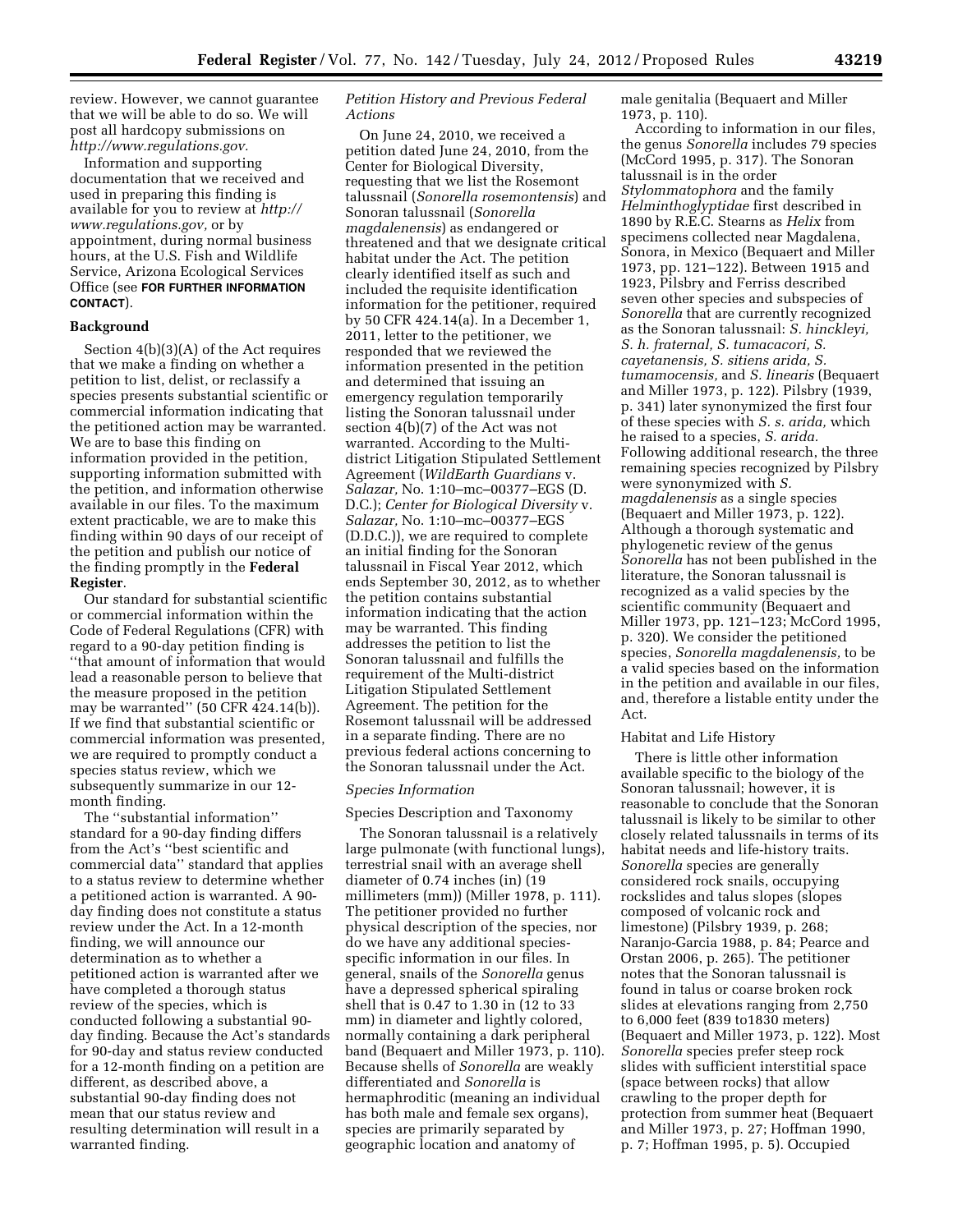sites can usually be identified by the presence of dead and bleached shells, which are typically abundant because they disintegrate slowly in arid environs (Pilsbry 1939, p. 269).

Talussnails spend considerable time in estivation (dormancy), perhaps up to 3 years at a time (Hoffman 1990, p. 7). To prepare for estivation, talussnails use mucus and calcium to attach the opening of the shell to the face of a rock to make a waterproof seal. During estivation, talussnails survive by extracting calcium carbonate from their shells, which is re-deposited when active feeding resumes (Hoffman 1990, p. 7). Weather conditions are the most important factor affecting activity of living *Sonorella,* with talussnails only active above ground during or following summer monsoon rains (Jontz *et al.*  2002a, p. 3; Weaver *et al.* 2010, p. 3). Talussnails feed primarily on fungus and decaying plant matter (Hoffman 1990, p. 7; Hoffman 1995, p. 6; AGFD 2008, p. 2). *Sonorella* species in the Santa Rita Mountains have been reported foraging on *Xanthoparmelia,* a leaf-like lichen, during and after rains (WestLand Resources 2010, pp. 26, 31).

*Sonorella* species mate face-to-face, and insemination is simultaneous reciprocal, meaning when two talussnails meet both are usually inseminated (Hoffman 1995, p. 6; Davison and Mordan 2007, p. 175). During or after rain events, talussnails lay a clutch of 30 to 40 eggs once or twice during summer. Fluctuations in humidity may cause large variations in rates of maturation and the life span of talussnails. The life span of land snails is dependent on their cycle of activity, although talussnails are believed to live 8 to 9 years (Hoffman 1995, p. 6). Many mountain ranges in southeastern Arizona where *Sonorella* species live are also inhabited by a snail-eating beetle (*Scaphinotus petersi*), which presumably preys upon talussnails (McCord 1995, p. 321). Talussnails are also believed to be eaten by rodents and birds, but this is probably a sporadic random occurrence (Hoffman 1990, p. 10).

#### Distribution and Abundance

Species in the *Sonorella* genus are found throughout most of Arizona, portions of western New Mexico and Texas, and in Sonora, Mexico, and are typically distributed across the landscape as geographically isolated populations exhibiting a high degree of endemism (organisms having narrowly distributed isolated populations) (Bequaert and Miller 1973, p. 22; McCord 1995, p. 321). The distribution and diversity of *Sonorella* species across

the arid Southwest has likely been promoted by cycles of fragmentation and connection between the mountains they inhabit. It is thought that a protracted series of substantial migrations occurred during wetter periods throughout the Pleistocene Epoch (i.e., 2.5 million to 10,000 years ago), when topography also may have been more suitable for colonization by snails crawling across the landscape (Bequaert and Miller 1973, p. 22; McCord 1995, p. 321). In contrast, the drier climate and geography of the present-day Southwest does not favor dispersal of *Sonorella* species into new territories (Bequaert and Miller 1973, p. 22).

The Sonoran talussnail is one of six *Sonorella* species that has a large range relative to other members of the genus, and the Sonoran talussnail inhabits the most widely separated localities of all *Sonorella* (Bequaert and Miller 1973, p. 25). In addition to the type locality in the Sierra Magdalena in Sonora, Mexico, the petitioner notes that, in Arizona, the Sonoran talussnail has been documented in seven mountain ranges within a 200- by 30-mile (mi) (124- by 19-kilometer (km)) area primarily along the edges of the Santa Cruz Valley in Pima and Santa Cruz Counties (Bequaert and Miller 1973, p. 25). In Pima County, the species is known from the Roskruge Mountains, southern end of Tucson Mountains, northern end of Santa Rita Mountains, Cerro Colorado Mountains, and Tumamoc Hill (Bequaert and Miller 1973, p. 122). In Santa Cruz County, it is known from the San Cayetano and Tumacacori mountains (Bequaert and Miller 1973, p. 122). Bequaert and Miller (1973, p. 122) also note that the Sonoran talussnail has been found in other locations in Sonora, Mexico, as far south as the Sierra Pajaritos located 24 mi (39 km) east of the town of Ures, Sonora.

To our knowledge, there are no population numbers or trends known for the Sonoran talussnail. There are no recent survey data for all of the known range, and we have no information in our files to indicate that anyone has looked for this species throughout its range for almost 40 years. As noted by the petitioner, WestLand Resources (2010, pp. 28–29) found *Sonorella*  species in 26 localities in the Santa Rita Mountains along slopes, ridge lines, and canyon bottoms in 2008 and 2009. Some of these talussnails were likely Sonoran talussnails, although this has not been verified. We have no additional information readily available in our files regarding the species' current distribution. Furthermore, the petitioner does not present, nor do we have in our

files, information related to population numbers, size, or trends for the Sonoran talussnail.

# **Evaluation of Information for This Finding**

Section 4 of the Act (16 U.S.C. 1533) and its implementing regulations at 50 CFR part 424 set forth the procedures for adding a species to, or removing a species from, the Federal Lists of Endangered and Threatened Wildlife and Plants. A species may be determined to be an endangered or threatened species due to one or more of the five factors described in section 4(a)(1) of the Act:

(A) The present or threatened destruction, modification, or curtailment of its habitat or range;

(B) Overutilization for commercial, recreational, scientific, or educational purposes;

(C) Disease or predation;

(D) The inadequacy of existing regulatory mechanisms; or

(E) Other natural or manmade factors affecting its continued existence.

In considering what factors might constitute threats, we must look beyond the mere exposure of the species to the factor to determine whether the species responds to the factor in a way that causes actual impacts to the species. If there is exposure to a factor, but no response, or only a positive response, that factor is not a threat. If there is exposure and the species responds negatively, the factor may be a threat and we then attempt to determine how significant a threat it is. If the threat is significant, it may drive or contribute to the risk of extinction of the species such that the species may warrant listing as endangered or threatened as those terms are defined by the Act. This does not necessarily require empirical proof of a threat. The combination of exposure and some corroborating evidence of how the species is likely impacted could suffice. The mere identification of factors that could impact a species negatively may not be sufficient to compel a finding that listing may be warranted. The information must contain evidence sufficient to suggest that these factors may be operative threats that act on the species to the point that the species may meet the definition of endangered or threatened under the Act.

In making this 90-day finding, we evaluated whether information regarding threats to the Sonoran talussnail, as presented in the petition and other information available in our files, is substantial, thereby indicating that the petitioned action may be warranted. Our evaluation of this information is presented below.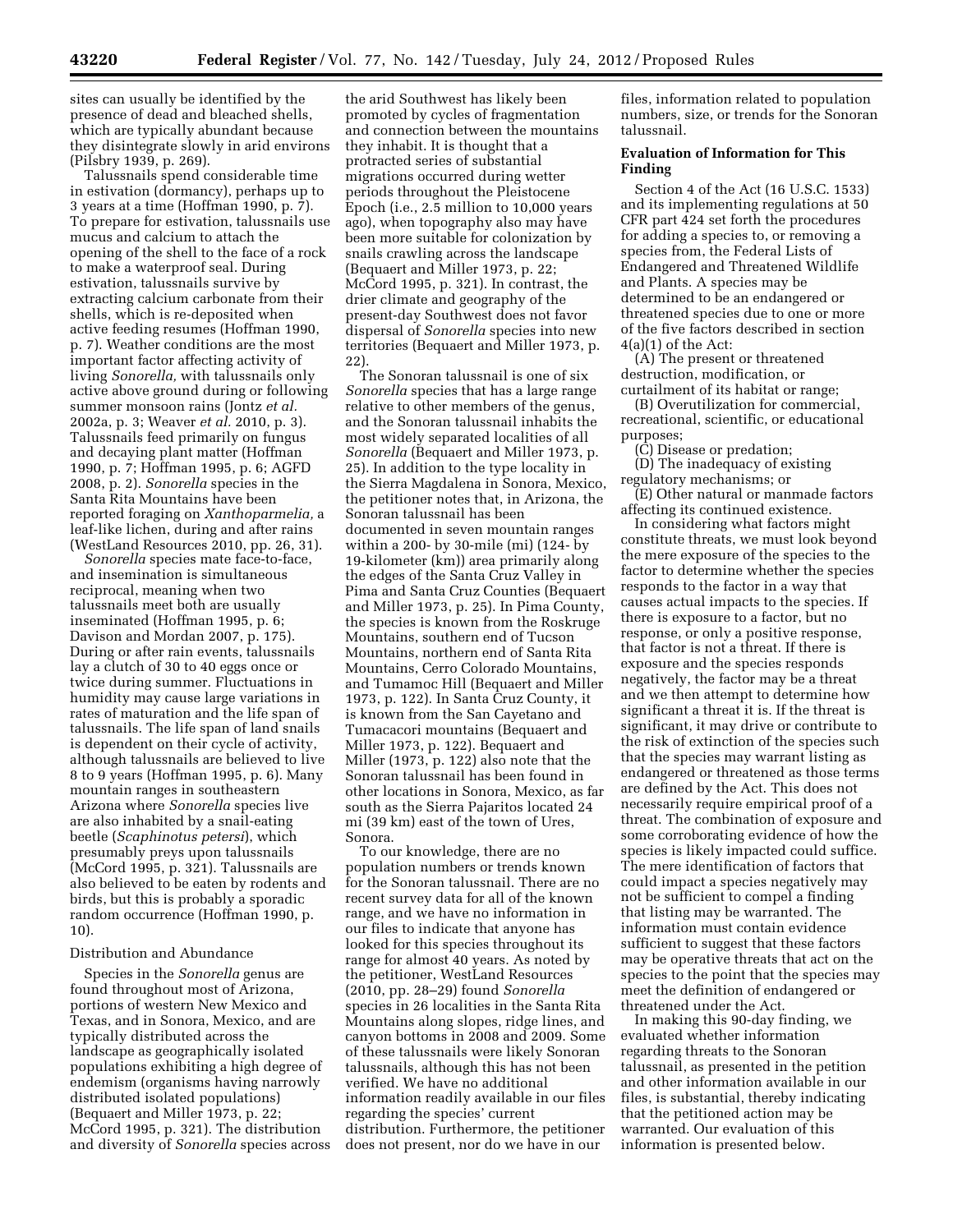The petitioner asserts that the Sonoran talussnail is threatened by habitat loss and degradation due to mining; exotic plant invasion and control; real estate development; livestock grazing; recreation and vandalism; and illegal immigration, smuggling, and enforcement activities along the international border. Other threats asserted by the petitioner include over-collection; inadequate regulatory mechanisms; and small, isolated populations at risk of loss due to chance events and ongoing climate change.

### *Mining*

In support of the assertion that mining activity is a threat to the Sonoran talussnail throughout its range, the petitioner explains that mining, in general, and the proposed Rosemont Copper Mine in the Santa Rita Mountains (Augusta Resource Corporation 2010, p. 10), specifically, may directly remove talussnails, degrade habitat and water quality and quantity, alter microhabitat conditions, and increase access roads and collection pressure (Center for Biological Diversity 2010, pp. 15–17). The petitioner referenced WestLand Resources (2009, p. 2 and 2010, pp. 23–32), Jones (2008, p. 1), and Bequaert and Miller (1973, p. 25) to illustrate that the Sonoran talussnail may occur in talus slopes as well as the waste rock footprint of the proposed Rosemont Copper Mine. The petitioner indicated that dust, sediment, herbicides, and windblown pollutants from mining activities, and miningrelated road construction, use, and maintenance, may cause increased interstitial sedimentation and contamination of Sonoran talussnail habitat in the Santa Rita Mountains within and adjacent to the proposed Rosemont Copper Mine footprint (Service 1998, p. 5; AGFD 2003, p. 3; Fonseca 2009, p. 3; SWCA Environmental Consultants 2009, pp. 3– 7).

In reference to the petitioner's claim that mining is a threat to the Sonoran talussnail, some of the information presented by the petitioner appears to be reliable. Review of the information provided by the petitioner supports that the Sonoran talussnail likely occurs in the waste rock footprint and talus slopes of the proposed Rosemont Copper Mine; however, the petitioner did not provide substantial information to illustrate that mining and mineral exploration is occurring in other parts of the species' range. However, according to U.S. Geological Survey 7.5-minute topographic maps readily available in our files, there are numerous mines and

mining prospects within 2 miles of five of the known locations of Sonoran talussnail in Arizona: the Cerro Colorado Mountains, San Cayetano Mountains, Santa Rita Mountains, Tucson Mountains, and Tumacacori Mountains. These mines and mining claims are on privately owned lands or lands managed by U.S. Forest Service or Arizona State Land Department. Although we do not have information on the status of these mines, we believe their existence reveals that there is mining potential and a history of interest in areas adjacent to known locations of the Sonoran talussnail. Hard rock mining typically involves the blasting of hillsides and the crushing of rock. Threats posed to the Sonoran talussnail from such mining are supported by the information provided by the petitioner as well as other information readily available in our files (Hoffman 1990, p. 7; Jontz *et al.* 2002b, p. 1) that indicates Sonoran talussnails could be killed or their habitat rendered unsuitable from hard rock mining activities that remove talus, increase sedimentation in spaces between talus, and otherwise alter moisture conditions. These additional mines in locations that could impact more populations of the Sonoran talussnail would put the species at a high risk of extinction. Therefore, we conclude that the petition, as well as information readily available in our files, presents substantial information that this species may warrant listing due to habitat destruction from mining activities throughout most of its range.

# *Exotic Plants*

In support of its assertion that the Sonoran talussnail is threatened by exotic plant invasion and control, the petitioner stated that *Pennisetum cilare*  (buffelgrass) invades both lower slopes and steep rocky hillsides and is expanding very rapidly in areas inhabited by the species in the Roskruge Mountains, Tumamoc Hill, and Mexico (Arizona-Sonora Desert Museum 2010, p. 1). The petitioner further explained that fire carried by bufflegrass, as well as rock disturbance and herbicide application to remove bufflegrass, may degrade habitat of talussnails (Fonseca 2009, p. 3). The petitioner further referenced Garcia and Conway (2007, entire) and U.S. Forest Service (2003, entire) to illustrate that herbicides used in control of exotic plants such as buffelgrass threaten non-target species. Finally, the petitioner stated that *P. setaceum* (fountain grass) may also threaten Sonoran talussnail in the Tucson Mountains.

In reference to the petitioner's claim that exotic plant invasion and control is a threat to Sonoran talussnail, some of the information presented by the petitioner appears to be reliable. Review of this and other information readily available in our files confirms that the perennial African buffelgrass is prevalent throughout four of the seven mountain ranges in Arizona and one in Mexico with known locations of Sonoran talussnails: Cerro Colorado Mountains, Roskruge Mountains, Tucson Mountains, Tumamoc Hill, and Sierra Magdalena (Van Devender and Dimmitt 2006, pp. 5–6; Burquez-Montijo *et al.* 2002, p. 137). However, the petitioner provided no information concerning how fire carried by buffelgrass may be acting on the species. Information readily available in our files supports that fire has become an increasingly significant threat in the Sonoran Desert within the range of the Sonoran talussnail due to the widespread invasion of nonnative annual and perennial grasses (Burquez and Qunitana 1994, p. 23).

The Sonoran Desert is not adapted to high-intensity fire, yet buffelgrass is not only fire-tolerant but also fire-promoting (Halverson and Guertin 2003, p. 13). On slopes where Sonoran talussnails may be present, buffelgrass establishment is higher in the vicinity of rocks and in disturbed soils (Burquez-Montijo 2002, p. 134). The fire cycle created by conversion of slopes to buffelgrass can alter the microclimate and nutrient availability in the soil and litter layer that Sonoran talussnails rely on for food (Burquez-Montijo 2002, p. 135; Esque and Schwalbe 2002, p. 181; Williams and Baruch 2000, pp. 128–130). A study by Nekola (2002, pp. 64–65) found that increased fire cycles caused by fire management in central North American grasslands reduced the abundance and diversity of land snails and altered the microclimate and nutrient availability to snails by burning the duff or litter layer where snails feed. Even though they live in talus and not grasslands, Sonoran talussnails also rely on a litter layer to feed. In addition, surveys of a canyon occupied by *Sonorella* species in the Pinaleno Mountains of Arizona following the Nuttall complex fires in 2004 revealed hundreds of scorched talussnail shells along the canyon where burnout operations apparently reached high temperatures (Jones 2004, pers. comm.).

Information in our files regarding the ability of buffelgrass to carry fire into habitats of the Sonoran talussnail, combined with evidence that fire has killed other *Sonorella* species and resulted in decreased abundance and